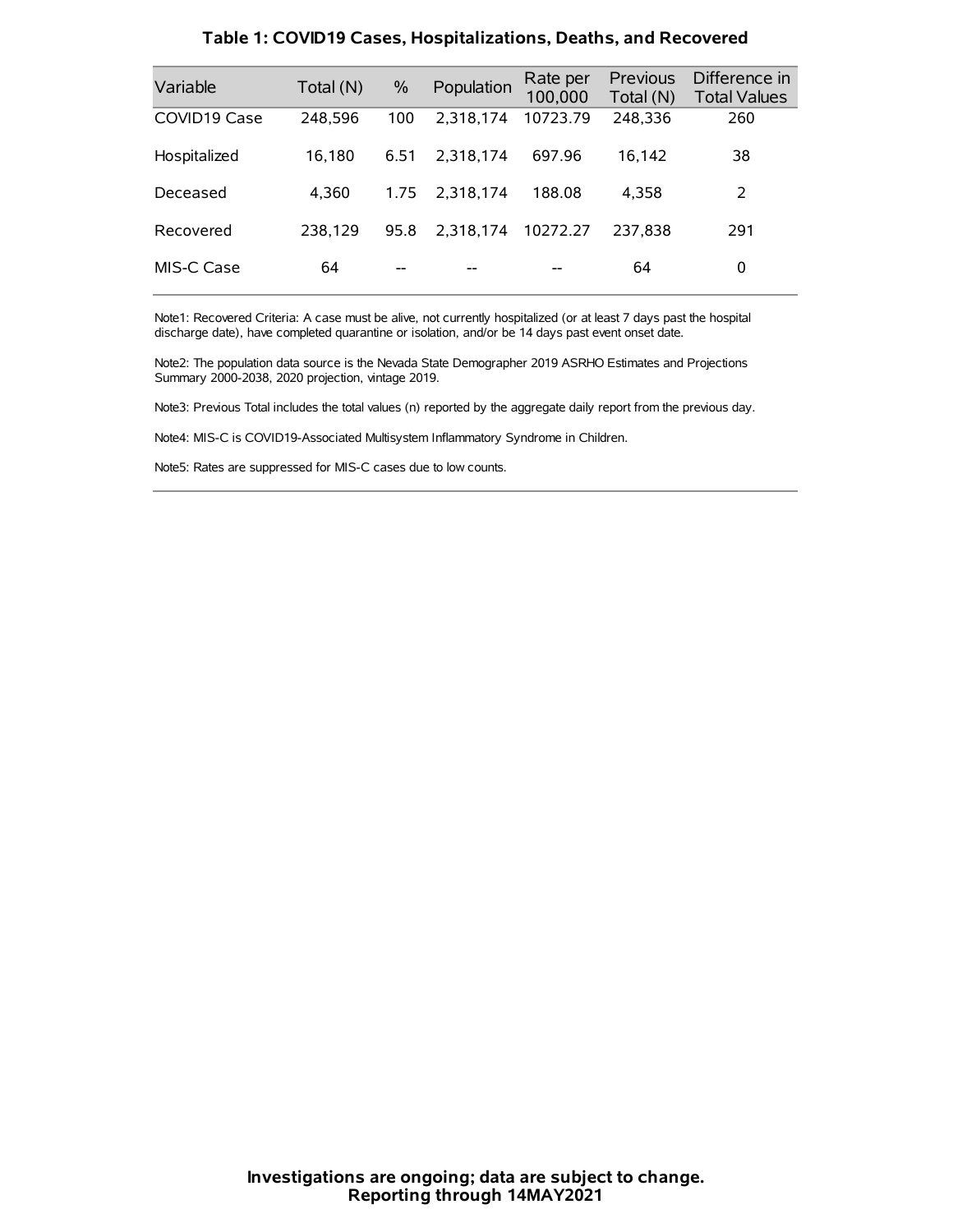## **Table 2: COVID19 Cases**

| Variable                     | Outcome                           | N      | $\%$ | Population | Rate per<br>100,000 |
|------------------------------|-----------------------------------|--------|------|------------|---------------------|
| Age Categories               | Aged 4 or less                    | 5152   | 2.07 | 149,165    | 3453.9              |
|                              | Aged 5 to 17                      | 23859  | 9.60 | 406,595    | 5868.0              |
|                              | Aged 18 to 24                     | 31188  | 12.5 | 216,762    | 14388               |
|                              | Aged 25 to 49                     | 113676 | 45.7 | 803,732    | 14144               |
|                              | Aged 50 to 64                     | 48117  | 19.4 | 423,461    | 11363               |
|                              | Aged 64+                          | 26519  | 10.7 | 318,459    | 8327.3              |
|                              | Unknown                           | 85     | 0.03 |            |                     |
| <b>Birth Sex</b>             | Female                            | 127272 | 51.2 | 1,160,285  | 10969               |
|                              | Male                              | 119298 | 48.0 | 1,157,889  | 10303               |
|                              | Unknown                           | 2026   | 0.81 |            |                     |
| Race/Ethnicity               | Hispanic                          | 82061  | 33.0 | 763,053    | 10754               |
|                              | White                             | 62021  | 24.9 | 1,006,929  | 6159.4              |
|                              | <b>Black</b>                      | 19089  | 7.68 | 262,671    | 7267.3              |
|                              | Asian or Pacific Islander         | 18785  | 7.56 | 270,209    | 6952.0              |
|                              | American Indian, Eskimo, or Aleut | 364    | 0.15 | 15,311     | 2377.3              |
|                              | Other                             | 18067  | 7.27 |            |                     |
|                              | Unknown                           | 48209  | 19.4 |            |                     |
| Underlying Medical Condition | <b>Yes</b>                        | 48647  | 19.6 |            |                     |
|                              | No/Unknown                        | 199949 | 80.4 |            |                     |

Note1: Breakdown of Race is exlusively non-Hispanic.

Note2: Underlying Medical Condition is any identified health condition.

Note3: The population data source is the Nevada State Demographer 2019 ASRHO Estimates and Projections Summary 2000-2038, 2020 projection, vintage 2019.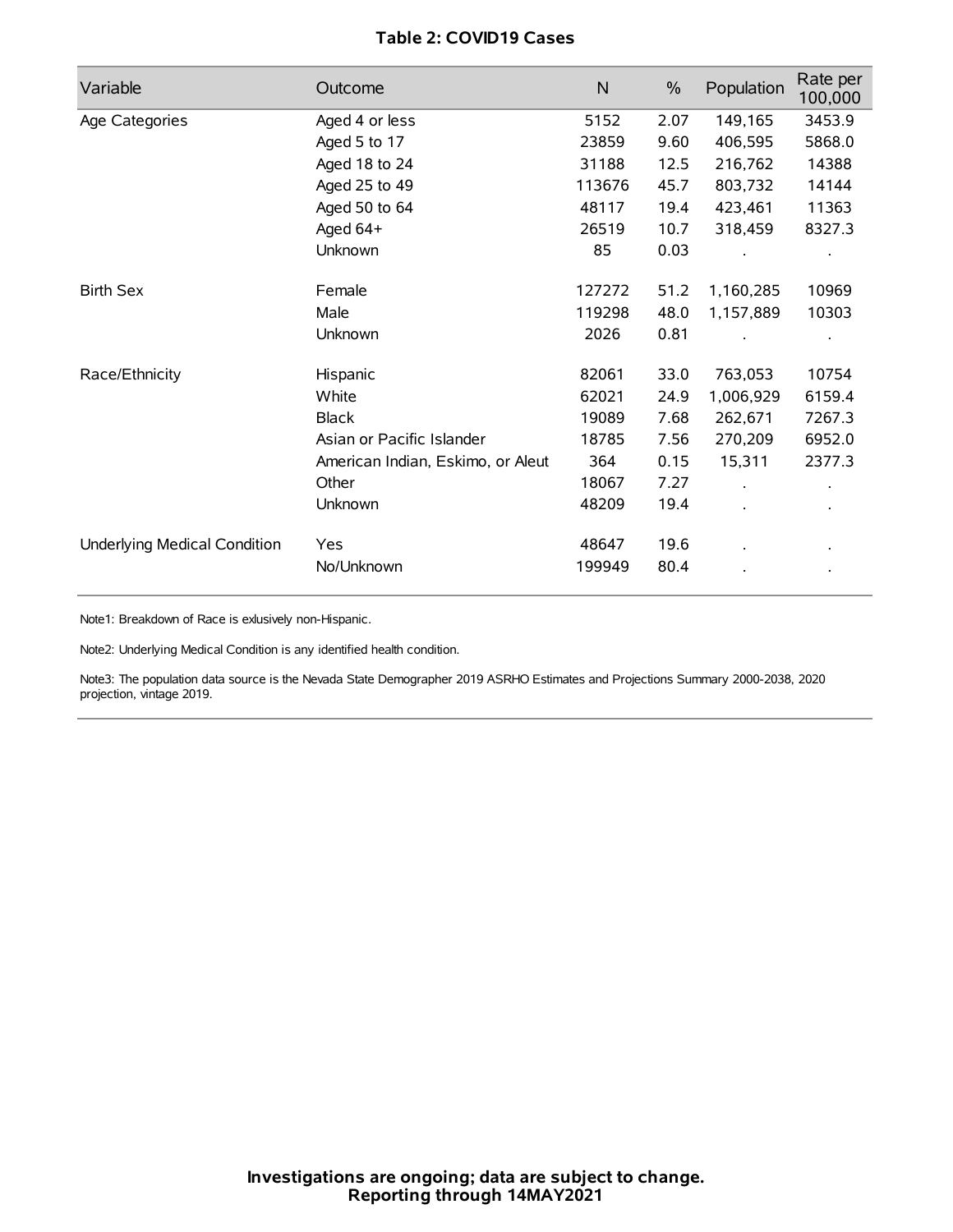| Variable         | Outcome                           | $\mathsf{N}$ | $\%$ | Population | Rate per<br>100,000 |
|------------------|-----------------------------------|--------------|------|------------|---------------------|
| Age Categories   | Aged 4 or less                    | 106          | 0.7  | 149,165    | 71.06               |
|                  | Aged 5 to 17                      | 184          | 1.1  | 406,595    | 45.25               |
|                  | Aged 18 to 24                     | 341          | 2.1  | 216,762    | 157.32              |
|                  | Aged 25 to 49                     | 3782         | 23.4 | 803,732    | 470.55              |
|                  | Aged 50 to 64                     | 4534         | 28.0 | 423,461    | 1070.7              |
|                  | Aged 64+                          | 7231         | 44.7 | 318,459    | 2270.6              |
|                  | Unknown                           | 2            | 0.0  |            | --                  |
| <b>Birth Sex</b> | Female                            | 7153         | 44.2 | 1,160,285  | 616.49              |
|                  | Male                              | 9003         | 55.6 | 1,157,889  | 777.54              |
|                  | Unknown                           | 24           | 0.1  |            |                     |
| Race/Ethnicity   | Hispanic                          | 4929         | 30.5 | 763,053    | 645.96              |
|                  | White                             | 5643         | 34.9 | 1,006,929  | 560.42              |
|                  | <b>Black</b>                      | 2077         | 12.8 | 262,671    | 790.72              |
|                  | Asian or Pacific Islander         | 1805         | 11.2 | 270,209    | 668.00              |
|                  | American Indian, Eskimo, or Aleut | 29           | 0.2  | 15,311     | 189.40              |
|                  | Other                             | 627          | 3.9  |            |                     |
|                  | Unknown                           | 1070         | 6.6  |            |                     |

## **Table 3: COVID19 Hospitalizations - General Characteristics**

Note1: Breakdown of Race is exlusively non-Hispanic.

Note2: The population data source is the Nevada State Demographer 2019 ASRHO Estimates and Projections Summary 2000-2038, 2020 projection, vintage 2019.

Note3: Rates for categories with fewer than 12 cases are suppressed due to high relative standard error.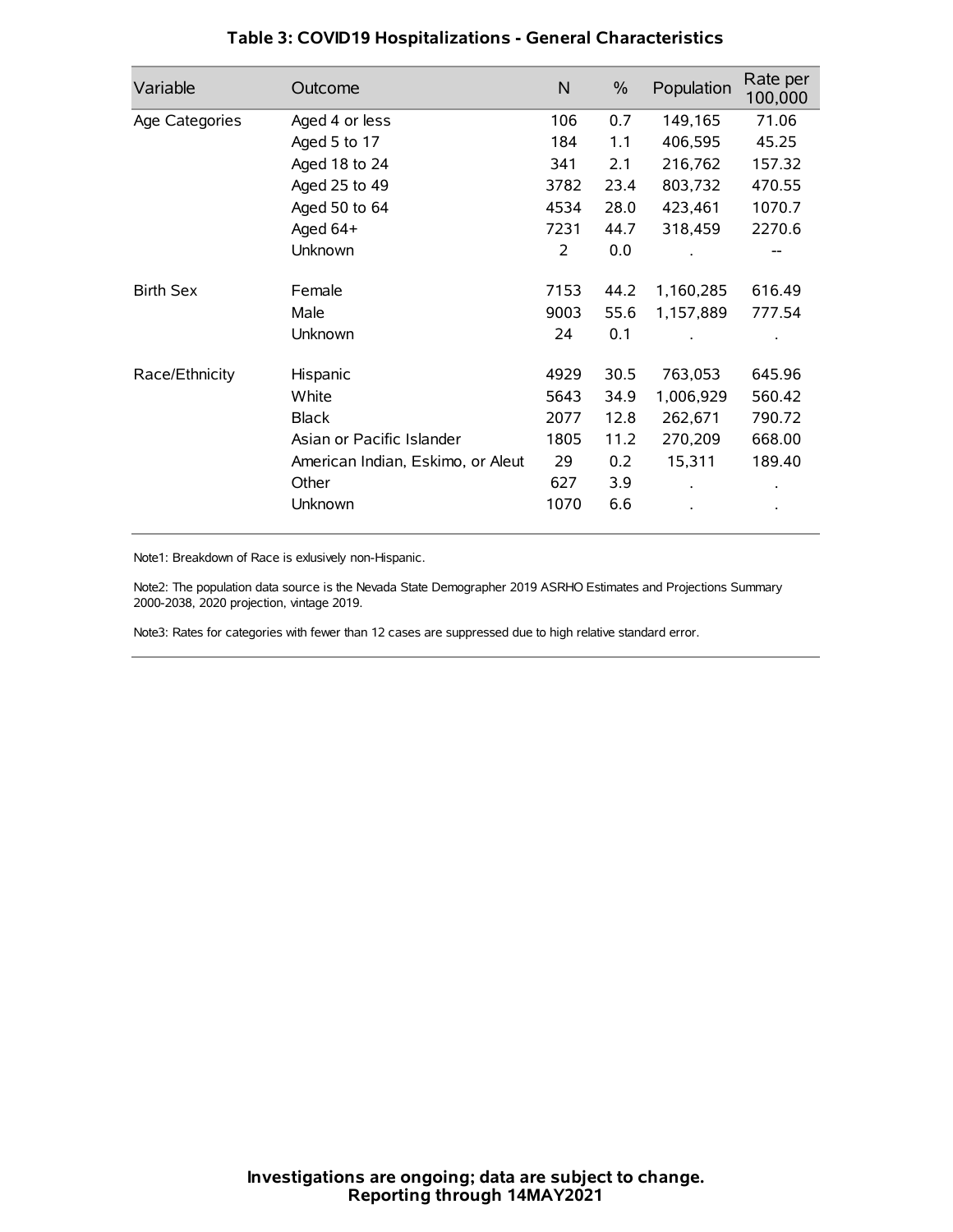| Variable                            | Outcome   | N     | $\%$ |
|-------------------------------------|-----------|-------|------|
| Deceased                            | Yes       | 3680  | 22.7 |
|                                     | <b>No</b> | 12500 | 77.3 |
| ICU                                 | Yes       | 4265  | 26.4 |
|                                     | <b>No</b> | 11915 | 73.6 |
| Intubated                           | Yes       | 2089  | 12.9 |
|                                     | <b>No</b> | 14091 | 87.1 |
| <b>Underlying Medical Condition</b> | Yes       | 10216 | 63.1 |
|                                     | No        | 5964  | 36.9 |
| Hypertension                        | Yes       | 5837  | N/A  |
| Immunocompromised                   | Yes       | 357   | N/A  |
| Chronic Heart Disease               | Yes       | 2019  | N/A  |
| Chronic Liver Disease               | Yes       | 212   | N/A  |
| Chronic Kidney Disease              | Yes       | 1406  | N/A  |
| <b>Diabetes</b>                     | Yes       | 4524  | N/A  |
| Neurologic/Neurodevelopmental       | Yes       | 715   | N/A  |
| Chronic Lung Disease                | Yes       | 2447  | N/A  |
| Historically Healthy                | Yes       | 3096  | N/A  |
| Other                               | Yes       | 4066  | N/A  |

# **Table 4: COVID19 Hospitalizations - Morbidity**

Note1: Underlying Medical Condition is any identified health condition.

Note2: The breakdown of health conditions are not mutually exlusive (i.e., a person can have more than one risk factor).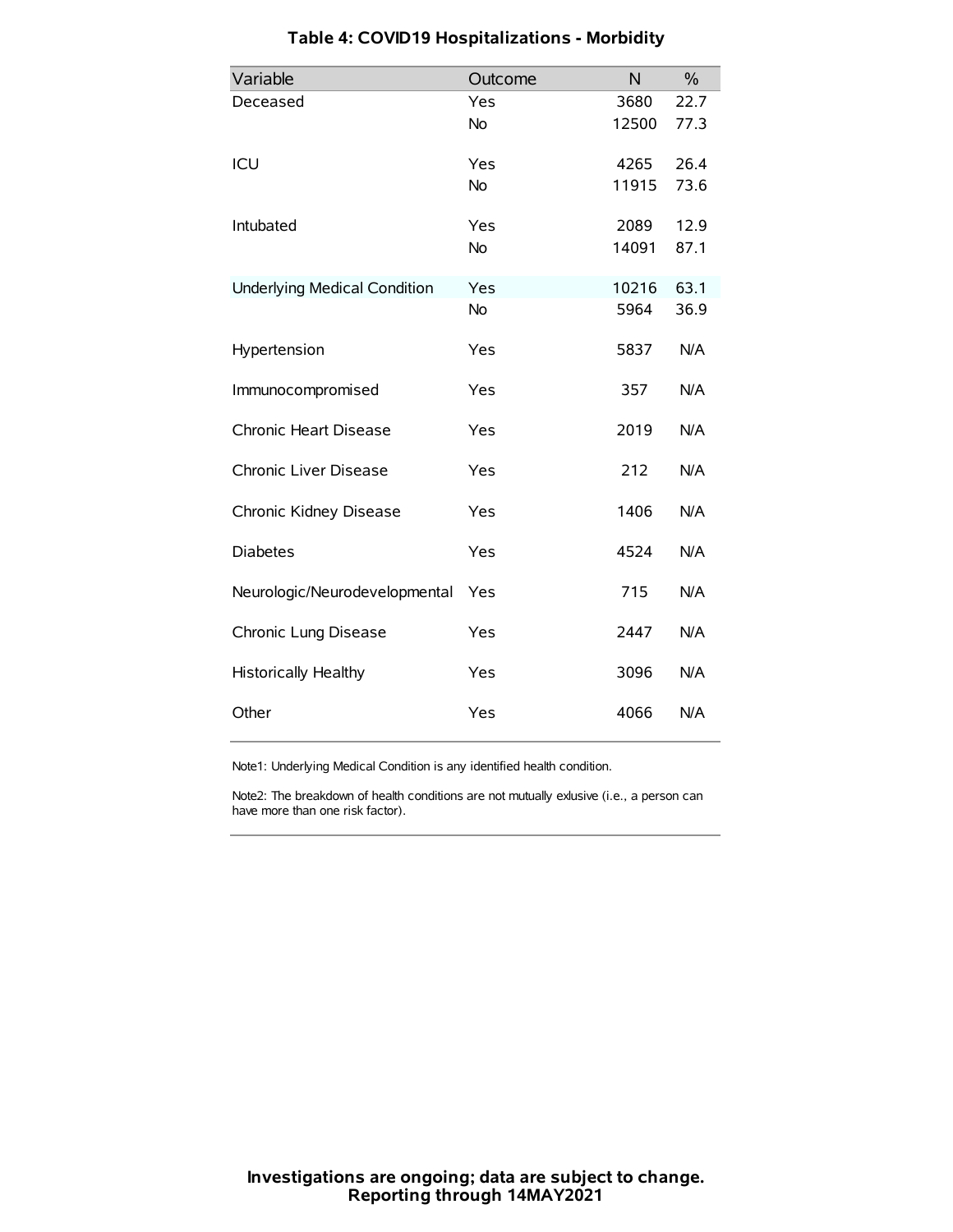| Variable         | Outcome                           | $\mathsf{N}$ | $\%$ | Population           | Rate per<br>100,000 |
|------------------|-----------------------------------|--------------|------|----------------------|---------------------|
| Age Categories   | Aged 5 to 17                      | 4            | 0.1  | 406,595              |                     |
|                  | Aged 18 to 24                     | 7            | 0.2  | 216,762              |                     |
|                  | Aged 25 to 49                     | 302          | 6.9  | 803,732              | 37.57               |
|                  | Aged 50 to 64                     | 858          | 19.7 | 423,461              | 202.62              |
|                  | Aged 64+                          | 3189         | 73.1 | 318,459              | 1001.4              |
| <b>Birth Sex</b> | Female                            | 1636         | 37.5 | 1,160,285            | 141.00              |
|                  | Male                              | 2717         | 62.3 | 1,157,889            | 234.65              |
|                  | Unknown                           | 7            | 0.2  |                      |                     |
| Race/Ethnicity   | Hispanic                          | 1209         | 27.7 | 763,053              | 158.44              |
|                  | White                             | 1962         | 45.0 | 1,006,929            | 194.85              |
|                  | <b>Black</b>                      | 511          | 11.7 | 262,671              | 194.54              |
|                  | Asian or Pacific Islander         | 599          | 13.7 | 270,209              | 221.68              |
|                  | American Indian, Eskimo, or Aleut | 10           | 0.2  | 15,311               |                     |
|                  | Other                             | 46           | 1.1  | $\ddot{\phantom{0}}$ | $\bullet$           |
|                  | Unknown                           | 23           | 0.5  |                      |                     |

## **Table 5: COVID19 Deaths - General Characteristics**

Note1: Breakdown of Race is exlusively non-Hispanic.

Note2: The population data source is the Nevada State Demographer 2019 ASRHO Estimates and Projections Summary 2000-2038, 2020 projection, vintage 2019.

Note3: Rates for categories with fewer than 12 cases are suppressed due to high relative standard error.